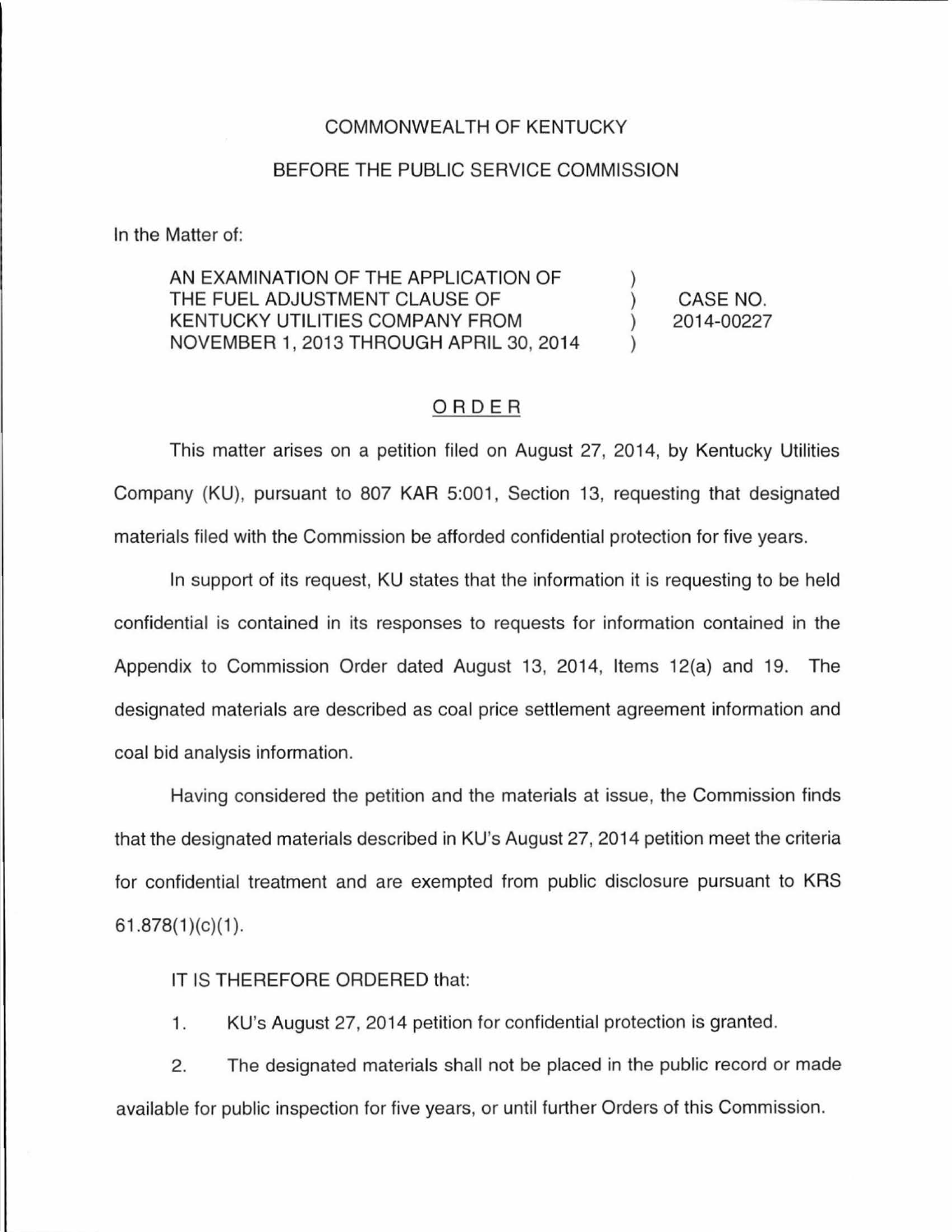3. Use of the designated materials in any Commission proceeding shall be in compliance with 807 KAR 5:001, Section 13(9).

4. KU shall inform the Commission if the designated materials become publicly available or no longer qualify for confidential treatment.

5. If a non-party to this proceeding requests to inspect the designated materials granted confidential treatment by this Order and the period during which the materials have been granted confidential treatment has not expired, KU shall have 30 days from receipt of written notice of the request to demonstrate that the materials still fall within the exclusions from disclosure requirements established in KRS 61.878. If KU is unable to make such demonstration, the requested materials shall be made available for inspection. Otherwise, the Commission shall deny the request for inspection.

6. The Commission shall not make the designated materials available for inspection for 30 days following an Order finding that the materials no longer qualify for confidential treatment in order to allow KU to seek a remedy afforded by law.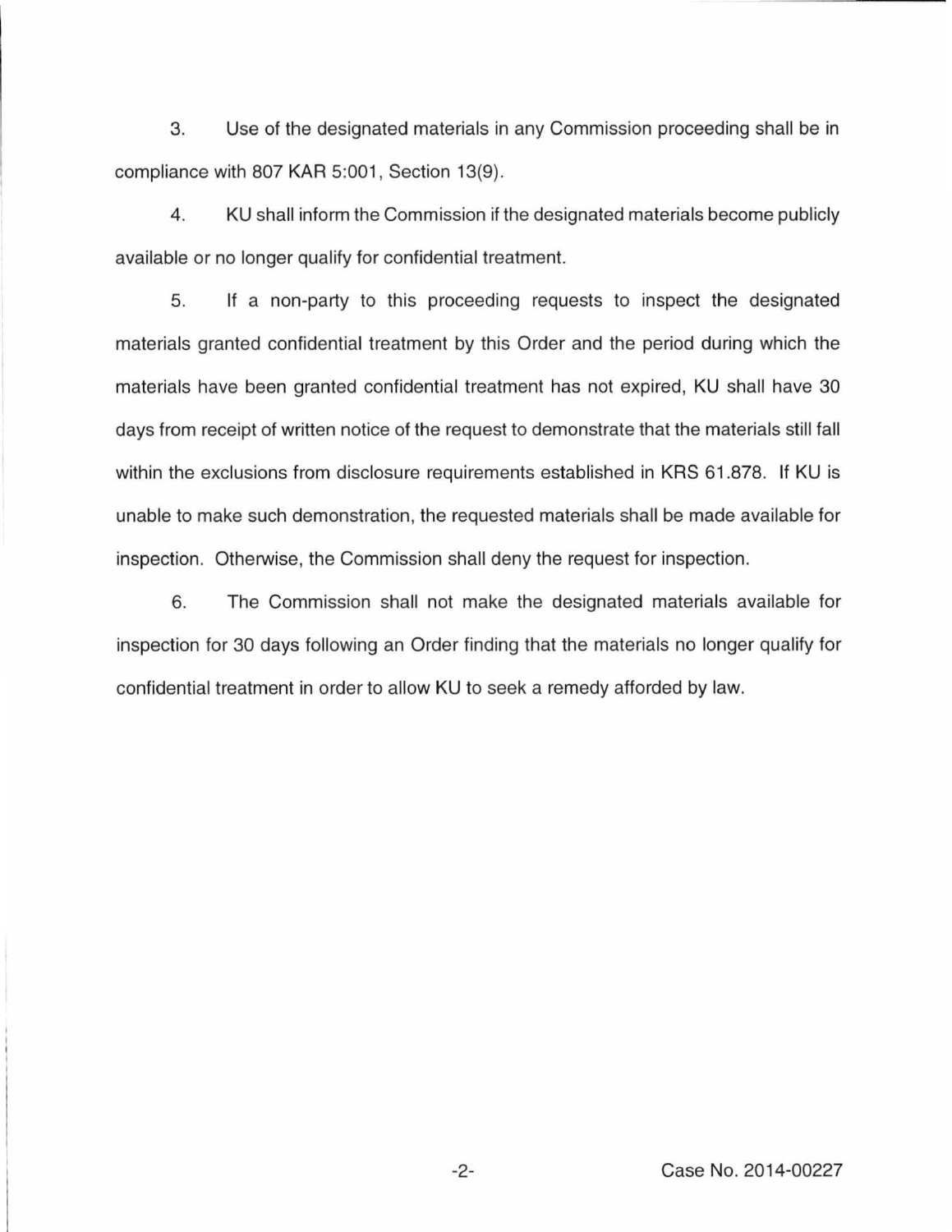By the Commission



ATTEST: ma gy COREXecutive Director

Case No. 2014-00227